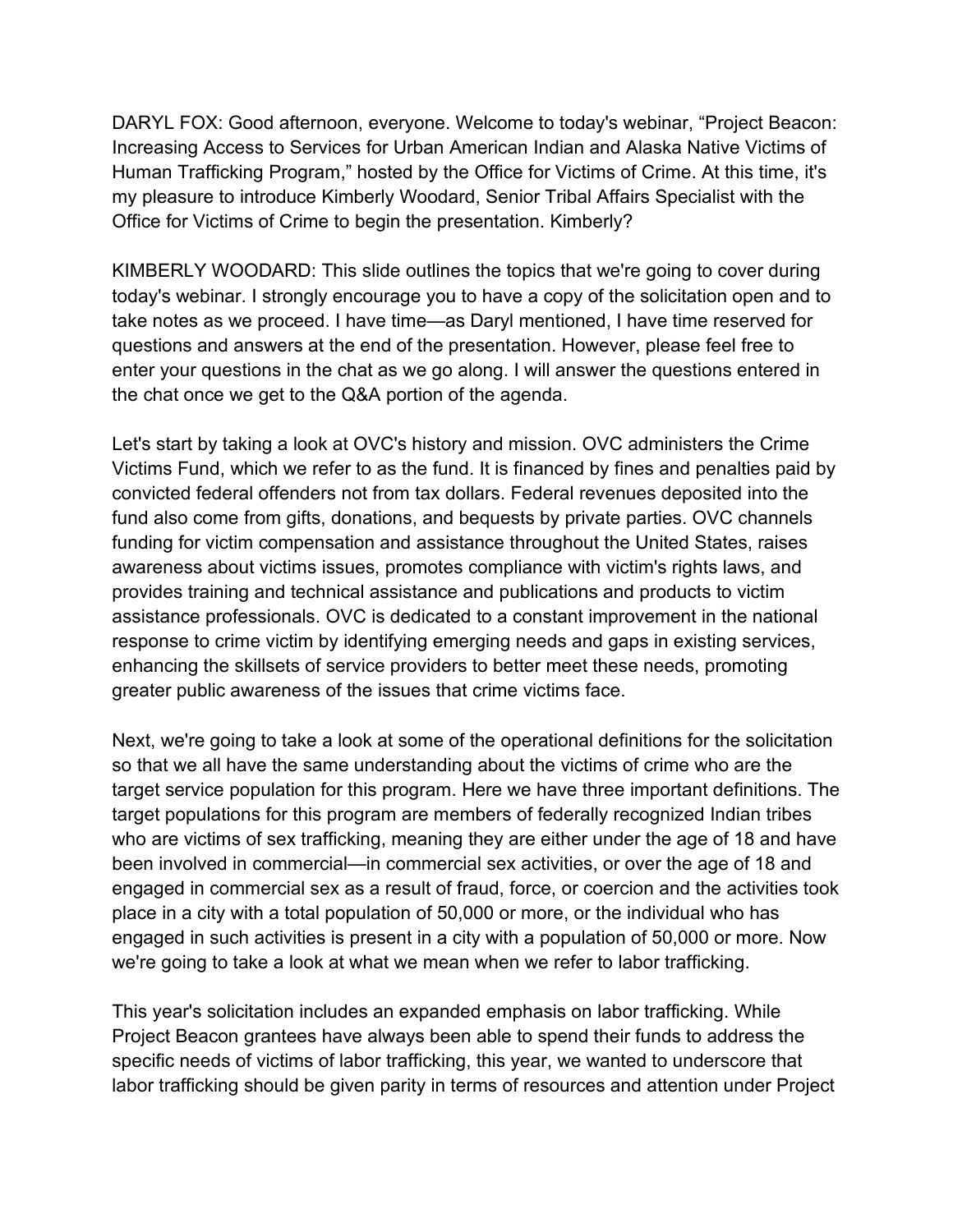strategic partnerships. Beacon. Applicants should consider the partner organizations that they might need in order to help them identify and assist victims of labor trafficking as they develop

achieve the program's overarching goal. Next, we'll look at the purpose of the Project Beacon Program. Project Beacon has two primary goals, to increase the availability of services for American Indian and Alaska Native victims of sex trafficking in urban areas, and increase by increasing the capacity of urban Indian centers to meet the needs of these victims. OVC recognizes that urban Indian centers have a long history of developing programming to meet the emerging needs of American Indians and Alaska Natives who have migrated to urban population centers. We believe that these organizations are well suited to helping this most vulnerable and oftentimes invisible population of crime victims. As we'll see next, there are two purpose areas in this year's Project Beacon solicitation that are designed to

 requirements for Purpose Areas 1 and 2 as we look at the program requirements during today's webinar. Now we'll look at how much funding we will award by purpose area. This year, OVC will be accepting applications for funding from applicants who wish to provide direct services to American Indian and Alaska Native victims of sex trafficking under Purpose Area 1. We are also soliciting applications from qualified organizations who are interested in providing training and technical assistance to the direct services award recipients under Purpose Area 2. Applicants can only apply to either Purpose Area 1 or Purpose Area 2. OVC will not accept applications from a single applicant for both purpose areas. Applicants to Purpose Area 2 are prohibited from using their funds to provide direct services to victims. Because we have interested potential applicants for both purpose areas participating in today's webinar, I will alternate discussing the

activity. Next slide, please. This slide summarizes OVC's plans for this program. We will award up to eight grants totaling up to \$475,000 each under Purpose Area 1. Under Purpose Area 2, we will make a single award totaling up to \$550,000. All awards will cover a 36-month period of

 Alaska Native individuals. This includes urban Indian centers to provide social services programming, such as case management services, education or workforce So now we're—think about who—we'll talk about who's eligible to apply under each purpose area. Under Purpose Area 1, applicants must be nonprofit, nongovernmental organizations whose primary purpose is to specifically provide services that meet the health, safety, and general for—general welfare needs of urban American Indian and development programming, and other services intended to promote the general welfare of urban American Indians and Alaska Natives. That also includes healthcare facilities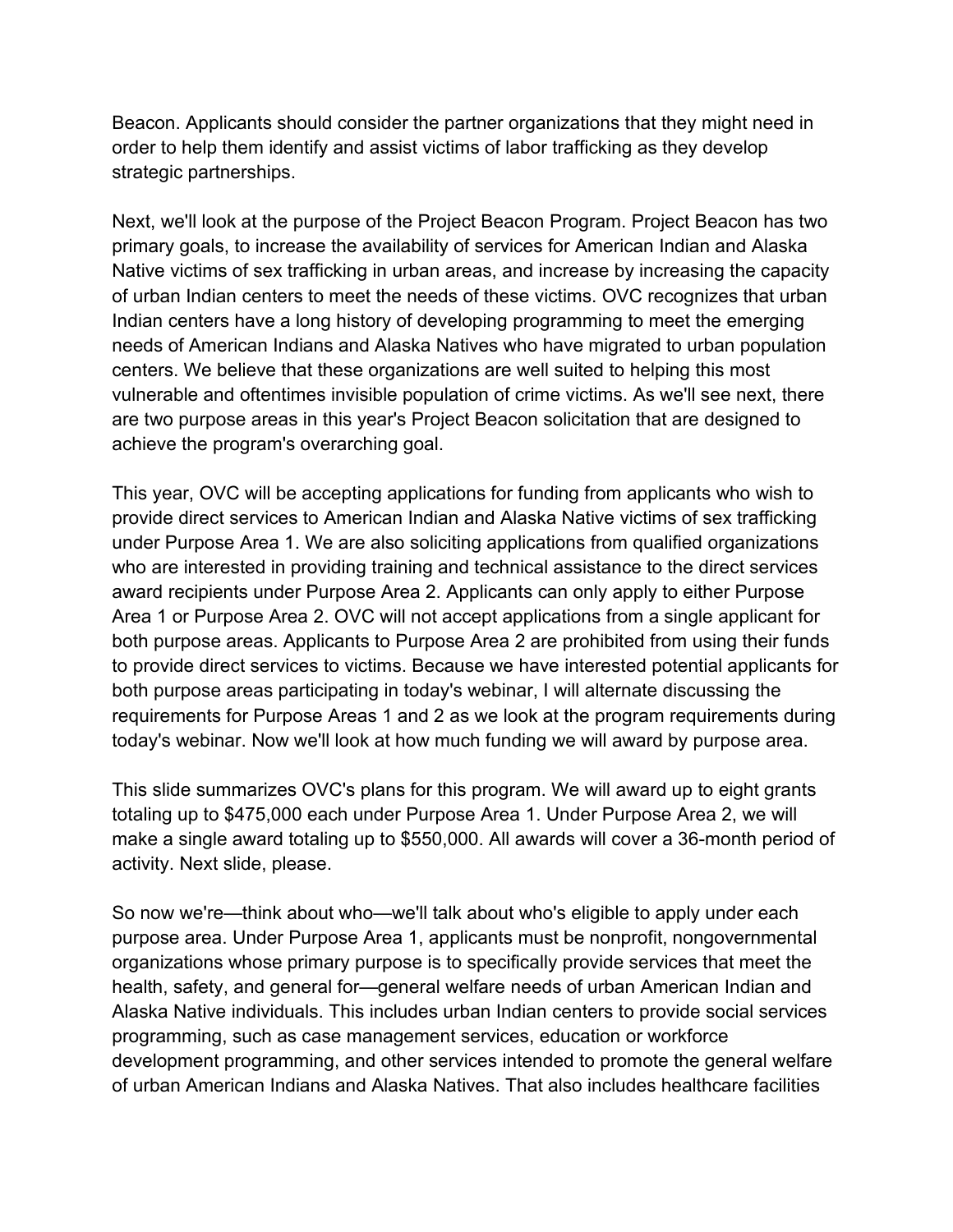management team to demonstrate that the organization is led by individuals who have assistance. to provide medical and/or behavioral health and other services to urban Indians and organization to provide victim services to urban Indians. Purpose Area 1 applicants must demonstrate that they're—the primary mission of their organization by submitting a copy of their organizational mission statement as an attachment to their application for funding. Applicants are also encouraged but not required to submit brief biographical sketches of the members of its board of directors, steering committee or senior knowledge and expertise in meeting the needs of American Indians and Alaska Natives who reside in urban areas. I want to underscore that Purpose Area 1 applicants do not need to have experience in serving victims of crime. The Project Beacon Program is intended to be a capacity building program. So that Purpose Area 1 applicants who have no prior experience with serving victims of crime will be able to develop their capacity to meet the needs of those victims through the receipt of training and technical

 demonstrate that their organization has a history of developing programming to meet community needed an emergency shelter or transitional housing assistance or a GED program and identify resources and develop their capacity to meet those services, that is what we are interested in having you demonstrate in your program narrative. What's most important for Purpose Area 1 applicants is that they are able to the emerging needs of urban American Indians and Alaska Natives. For example, if your organize—if your organization recognize that the native population in their

is what we are interested in having you demonstrate in your program narrative.<br>Now we'll take a look at eligibility for Purpose Area 2. As detailed here, there are several agencies who are providing direct services to urban native. legal entities who are eligible to apply for Purpose Area 2, the most important bullet point here is the last one. Any applicant under Purpose Area 2 must demonstrate that they have experience providing training and technical assistance, so organizations or

 is based on a four-part comprehensive services model for the delivery of services set to to meet the comprehensive needs of the victims that they will serve through a Now we're going to take a look at the required activities for both purpose areas. Under Purpose Area 1, award recipients are required to develop a victim services program that human trafficking victims. Purpose Area 1 applicants are not expected to have the capacity to fulfill all of the needs of native victims of human trafficking. With training and technical assistance, OVC expects Purpose Area 1 award recipients to develop a plan coordinated community wide response that relies on collaborative partnerships and cross referrals for services. Purpose Area 1 applicants must execute an MOU which outlines the roles and responsibilities of each collaborative partner with key community stakeholders. These stakeholders include organizations or agencies who are necessary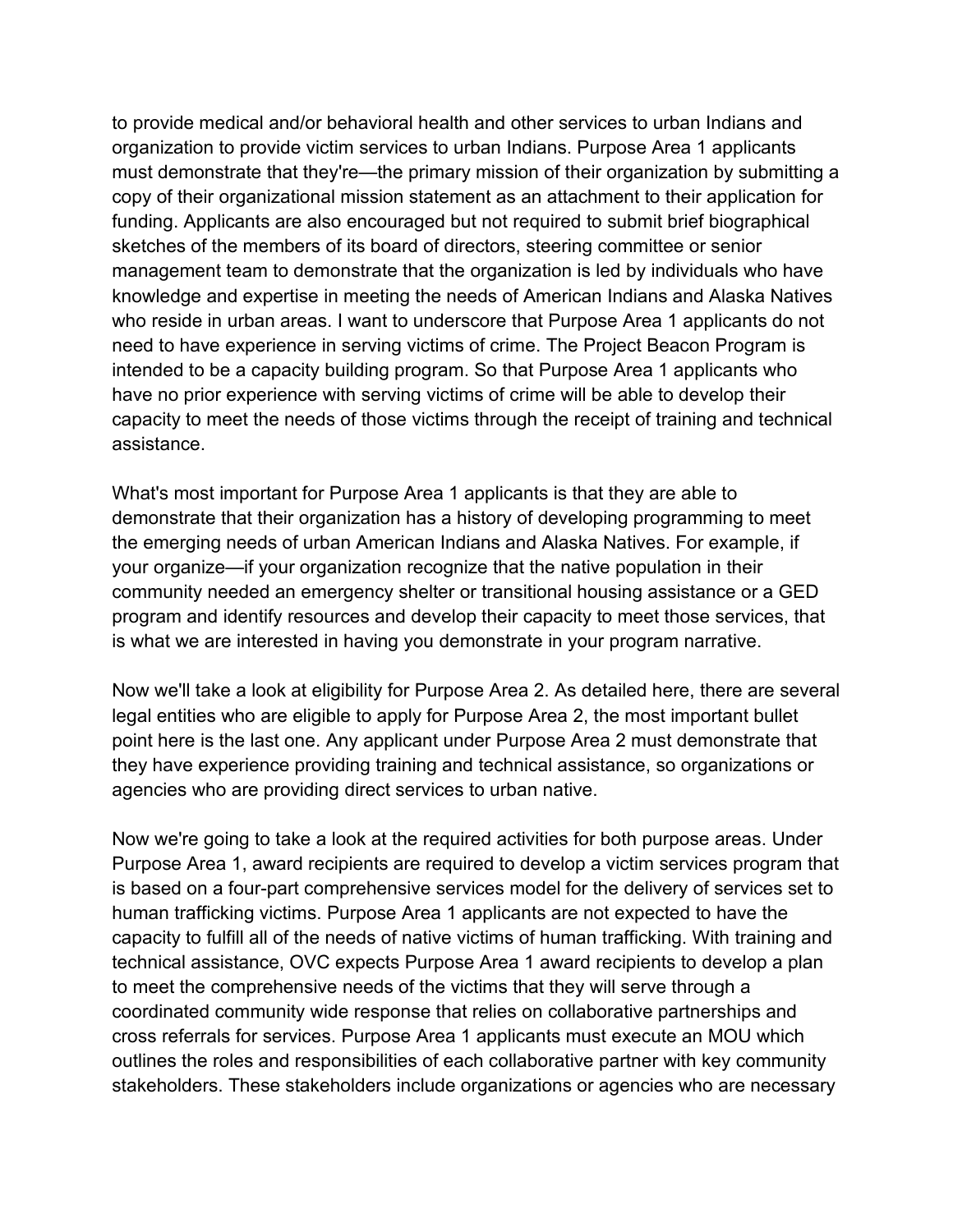other social services providers. The list of potential stakeholders here is not comprehensive. This list may change based on each individual award recipient's own community. Purpose Area 1 award recipients who need help developing MOUs will will review the expected out approach to service delivery. to develop a coordinated community response to meet the needs of native victims of human trafficking. These organizations and agencies include criminal justice responders at the federal, state, local and tribal levels, as well as state or tribal child welfare agencies, victim services providers, mental health agencies, correctional agencies and mission and/or current programming and the resources available in the recipient's receive training and technical assistance with this—with this task post-award. Next, we

 of services. This means adopting a trauma-informed approach, so that victims are not recovery plan that will meet his or her individual needs, as well as working informed decisions about their lives. The victim-centered approach to service delivery is an important aspect of helping the victims you're likely to encounter, and direct services with potential ongoing psychological and emotional stress. Under Purpose Area 1, recipients must develop a victim-centered approach to delivery. re-traumatized by seeking assistance, and assisting each victim with developing a collaboratively with victims so that they are able to build their ability to make educated develop or regain their confidence in exercising autonomy, and coping with potentially—

with potential ongoing psychological and emotional stress.<br>Next, we'll discuss the intensive case management services that are required as part of foster care or residing at home, as well as adults who are residing in a temporary a victim may need across multiple domains of their lives. this model. As all victims under Purpose Area 1 require a case management plan regardless of where they reside. This includes, for example, minor victims who are in shelter or an inpatient substance abuse treatment program or a correctional facility. The case management plan must also be holistic and focused on the resources and support

a victim may need across multiple domains of their lives.<br>And so looking next that they require victim services, this list of required services for the those services themselves. comprehensive services model can be found on pages eight through nine of the solicitation. In the interest of time, I won't read through each individual service. However, I want to underscore that no Purpose Area 1 applicant is expected to have the ability to provide all these services in-house. As I mentioned previously, having MOUs and other informal agreements with the community stakeholders will enable Purpose Area 1 award recipients to develop referral network, so that victims that they serve have access to the services through the recipient's collaborative partners if they do not offer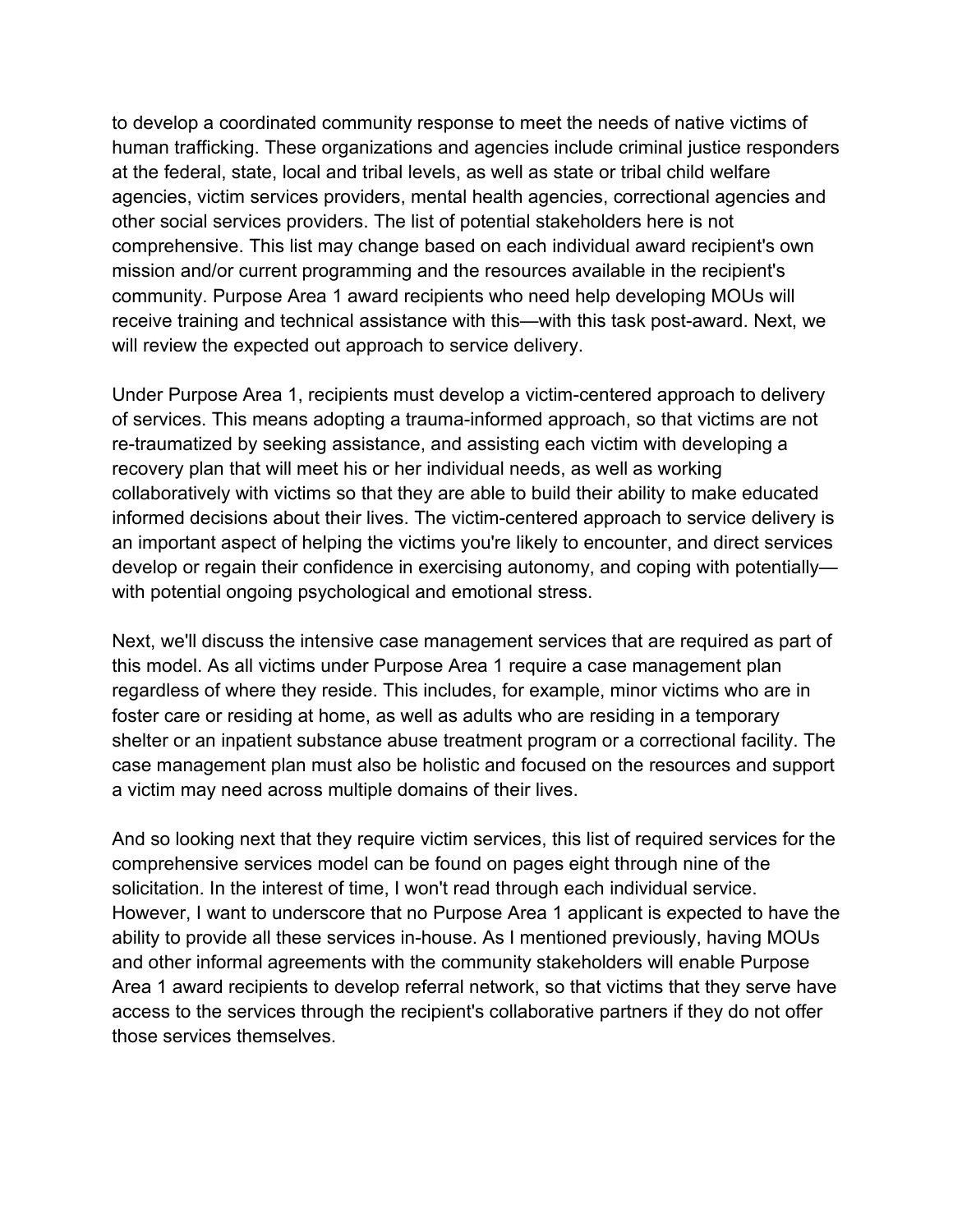your proposal, your application may be removed from funding consideration. Or if your Program Narrative and/or budget post-award. You can find a list of the activities that OVC has determined will compromise victim safety and recovery on page nine of the solicitation. Please be sure to avoid including any of these practices in the plans for your proposed projects. If they are included in application is selected for funding then you will be asked to remove them from your

 addresses each of the elements on the slide as an attachment to their application for five percent of their total award amount on outreach and training activities. Now we'll review the community outreach and training requirements for Purpose Area 1 applicants. Purpose Area 1 applicants should include an outreach and training plan that funding. The plan includes—should include itemized calculations organized by OJP approved budget categories to illustrate how the applicant will spend between two and

 first-time applicants to this program who do not have such plans. If you do not already have a plan that you developed to meet these requirements under a previous project plans post-award. So again, if you don't have them right now, don't worry about attaching it. For those of you who are previous Project Beacon grant—Project Beacon them to your application for funding. Purpose Area 1 applicants should also submit a Program Evaluation Plan as attachment to their application for funding. The plan should include itemized calculations organized by OJP approved budget categories to illustrate how the applicant will spend two to five percent of their total award amount on program evaluation activity. Notice that I use the word "should." So what that means is that we anticipate that there will be seeking solicitation, do not worry about attaching anything to your proposal. Instead, OVC and the training and technical assistance provider will help you to develop those grantees, you can use this as an opportunity to update your existing plans and attach

 Beacon grantee and you have already developed these materials, you can update them Now we'll look at Project Deliverables. This slide includes the required Project Deliverables for each purpose area. Purpose Area 1 applicants will have 18 months from the receipt of their award to comply with this requirement, and will have access to training and technical assistance to assist them with completing the deliverables. The completion of these deliverables should be included in your project timeline. Please keep in mind that Purpose Area 1 award recipients will only be able to access one-third of their award funds, and will not be allowed to provide direct services until OVC approve their required Project Deliverables. If, however, you are a previous Project as needed, and attach the existing document to your application for funding. If you are in that situation of being a previous grantee who already has developed these materials, you—and you attach that to your application for funding, you will not be issued an award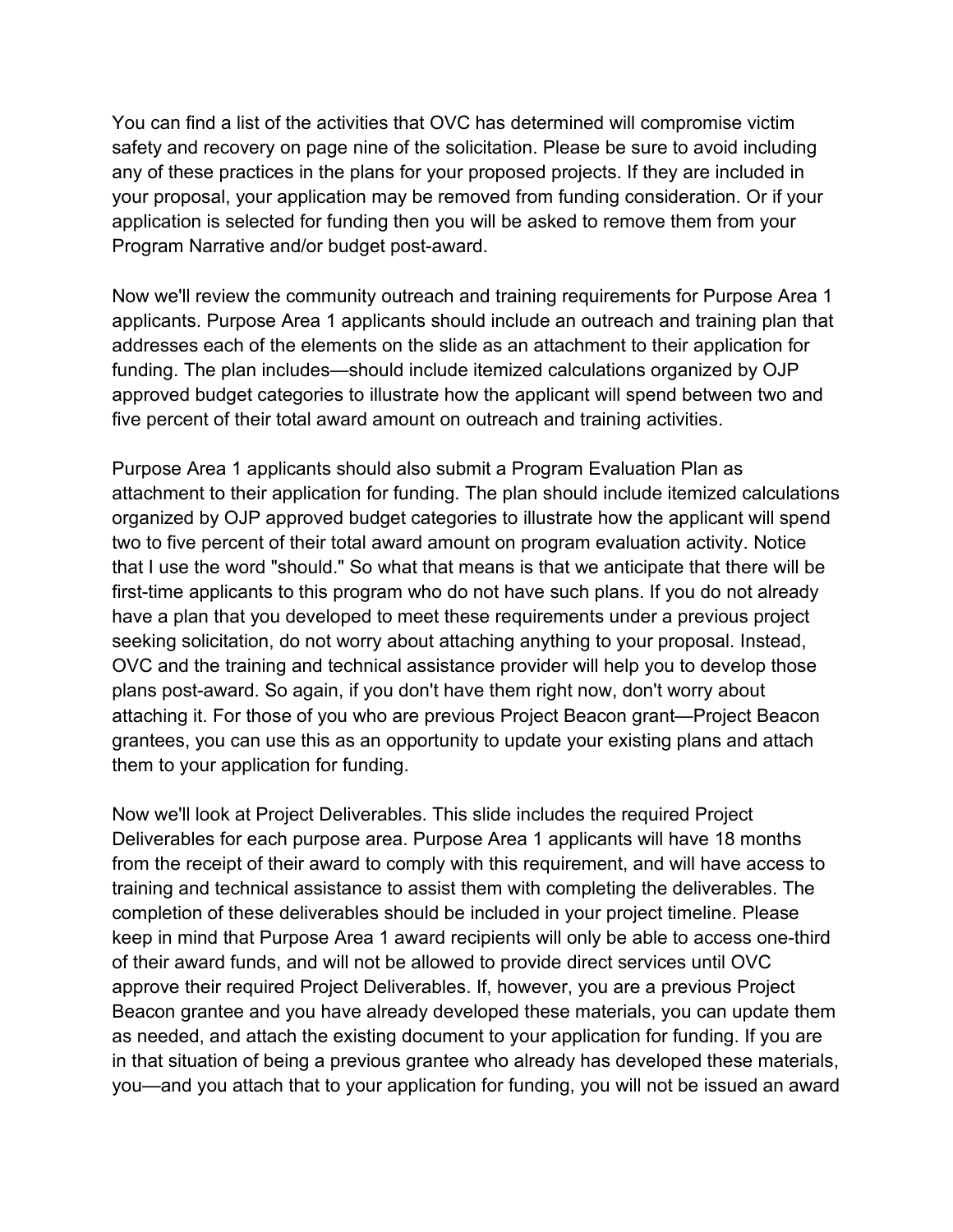the funding that you received under this award program. with a hold on two-thirds of the funding, instead, you would have immediate access to

timeline. Purpose Area 2 applicants should also note this slide and should include the delivery of the required project—Purpose Area 2 Project Deliverables to OVC in their project

 slide offers a reminder of the goal of the Project Beacon Program, the goal—the goals respective purpose area. Now we'll take a look at the Goals and Objectives for the Project Beacon Program. The applicants identify in the Project Design and Implementation portion of their Proposal Narrative in their application for funding should be consistent with the goal for their

evaluation and outreach and training activities. Now we'll review the Objectives for each purpose area. Looking at Purpose Area 1, as I've mentioned previously, the objectives of Purpose Area 1 include implementing a plan for the provision of services using the comprehensive service delivery model, working collaboratively with key stakeholders, participating in training and technical assistance provided by OVC and the Purpose Area 2 award recipients, and developing and implementing plans to collect performance measurement data, as well as program

objectives outlined on this slide. So looking at Purpose Area 2, the Objectives identified in the Project Design and Implementation section of your Program Narrative should be consistent with the

objectives outlined on this slide.<br>Now we'll take a look at the application submission process—or I'm sorry, not highlight. Page 12 of the program solicitation outlines the requirements for Purpose Purpose Area 1. If there are already federally funded human trafficking services in your funding to provide services that are already available. application submission, Resource Coordination. This is a requirement that I want to Area 1 applicants to ensure that their proposals are not duplicating existing federally funded human trafficking services in their community. You can use the links on page 12 of the solicitation to look at existing OVC and U.S. Department of Health and Human Services, human trafficking projects by geographic region. If there are no existing federally funded human trafficking services in your proposed service area, then please say so in the Project Design and Implementation section of your Proposal Narrative for proposed service area, you need to justify your funding request by either explaining how the services proposed in your proposal narrative are different or distinct from existing services, or justifying how your proposal will fill in a gap in services if you're requesting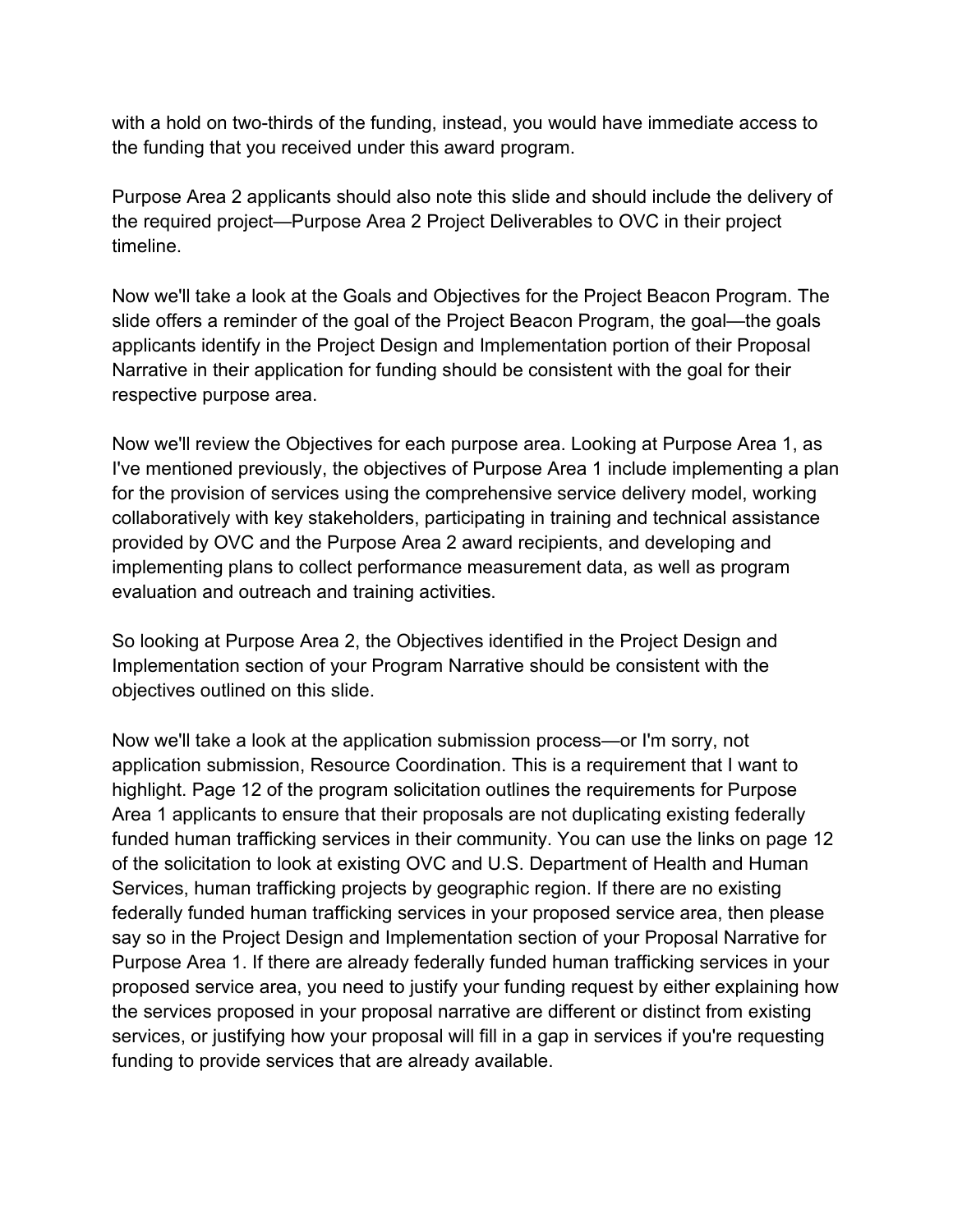information in the "what will be done section" of your Proposal Narrative. Purpose Area 1 applicants must also address how they will coordinate with existing federally funded human trafficking, victim services providers, and the Project Design and Implementation section of their Proposal Narrative. If your organization will be using other federal or state funding to support your proposed project, please disclose this

 submit the organizational mission statement applies only to Purpose Area 1 applicants. So, you can submit this as an attachment by taking a screenshot from your organization's website, you can submit a copy of previously published materials, or you organizational mission statement is. Now we're going to take a look at the application submission process, starting with the application content requirements. So at a minimum, the three documents on this slide must be included in your application in order for it to proceed to peer review and must and receive funding consideration. So keep in mind, however, that the requirement to can just submit a Word document that says organize—that says what your

 funding as a Word document. It is extremely important that you attach a proposal intended to do. So again, please attach a proposal abstract. It does not carry any weight you to write one on the back end, so please do it now. So we'll next look at the Proposal Abstract requirements. All applicants should attach a 400-word abstract, which meets the solicitation requirements to their application for abstract. This information, if your application is selected for funding, will be posted publicly on OJP's website to inform the public about what your—what your project is in terms of how your proposal will be scored. But if you do not have one, we will need

 proposal to address each of the bullet points listed under the subheading sections of those two purpose areas. This slide also indicates how much weight is assigned to each 85% of how your application will be assessed. Now, we'll look at the Proposal Narrative Sections. In the interest of time, I will not review each of the sections required by the solicitation, instead, I encourage you to read the requirements for each purpose area for which you intend to apply and develop your section of the Proposal Narrative. Keep in mind that the Proposal Narrative accounts for

 Next, we'll look at formatting for the Proposal Narrative. If the Proposal Narrative fails to such noncompliance in peer review and in the final award decision-making process. in your narrative if it is not easy to read. comply with this length related and format requirement restrictions, OVC may consider Moreover, if the font and margin size render the document difficult to read, this may also affect how your application is evaluated, because reviewers may miss important details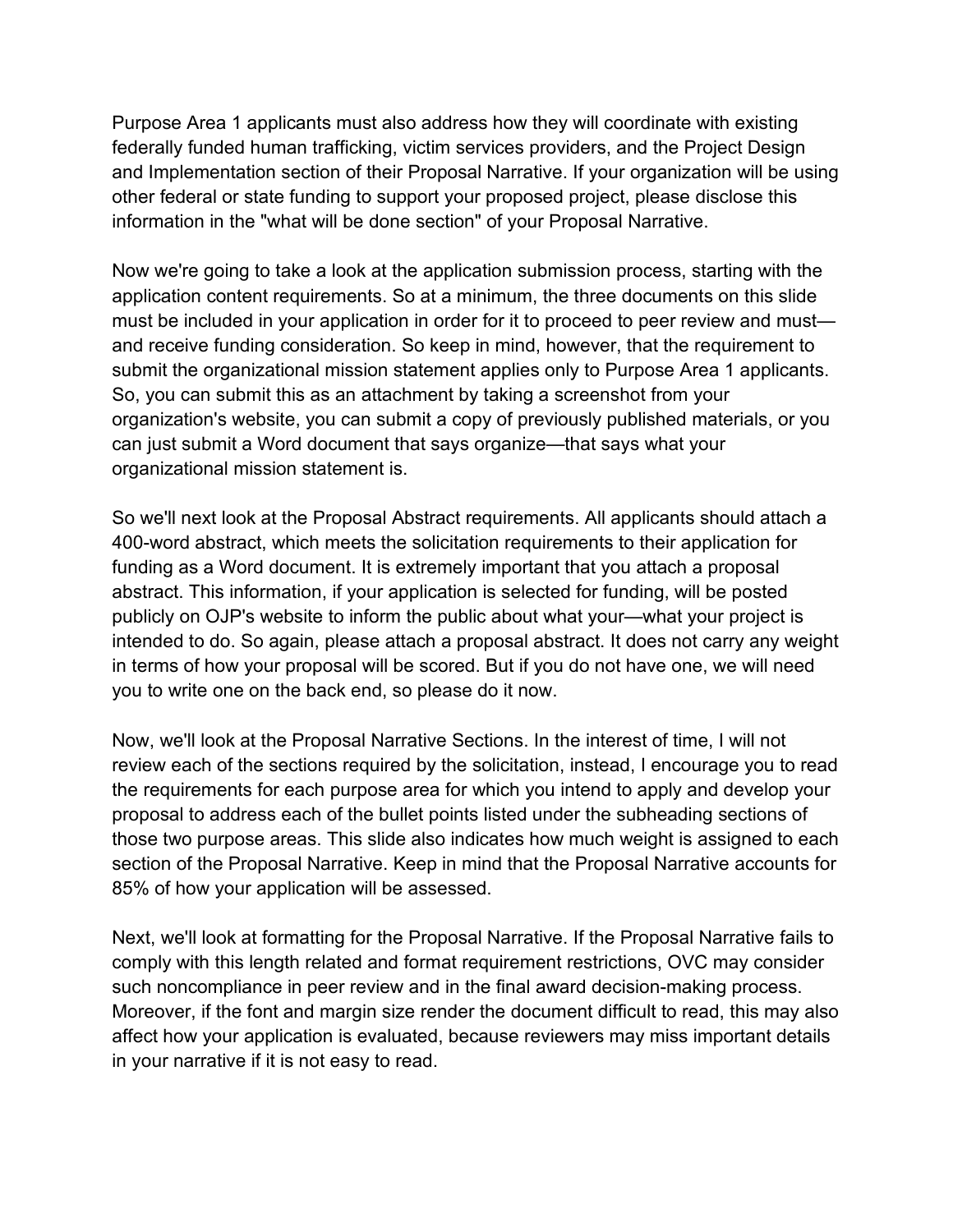narrative that meets the solicitation requirements and helps you to make the most information that they need to properly evaluate your program narrative. Now we'll look at the budget requirements. Now we'll look at the Budget Requirements. Or excuse me, we'll look at Proposal Narrative Tips. I apologize. OVC offers these tips to guide you in producing a program efficient use of the space allocated to the Proposal Narrative. We strongly encourage you to use the Proposal Narrative subheadings in your narrative. Not only will this help you to organize your writing, but it will also make it easier for reviewers to find the

 Guide to access a user-friendly fillable Microsoft Excel-based document that will assist you with organizing items of cost by OJP approved budget categories, calculating without access to Excel or who experience technical difficulties with the Excel document document, or basically a PDF version of the OJP Budget Worksheet and Narrative using the same link. I do want to underscore that while you are not required to use budget process. On page 19 of the solicitation, you can use the link for the OJP Application Resource budget items, and generating the required OJP budget summary page. Applicants can also use the same link to access a 508-compliant accessible Adobe portable those documents, we strongly encourage you to use them so that there is no confusion on our part about what it is you're requesting to do with the funding. And that using one of those two documents will also help you meet the technical requirements for OJP's

 Washington, D.C. as the travel destination for purposes of estimating travel costs Washington, D.C. as the destination. So we're going to look a little bit more at the Budget Requirements. This slide briefly summarizes the Budget Requirements for both purpose areas. You will need to use because the exact location for these events is not known at this time. You are expected to use the FY22 GSA lodging and per diem rates for Washington, D.C. to calculate lodging and meals and incidental costs. Purpose Area 2 applicants will also need to illustrate in their personnel and fringe benefits calculations that they will hire a 1.0 fulltime employee—equivalent employee who will be dedicated to coordinating training and technical assistance for Purpose Area 1 applicants, as well as costs associated with hosting annual in-person Project Beacon grantee meetings, and onsite training and technical assistance visits for up to eight Purpose Area 1 grantees. Again, when calculating costs for travel, we are asking that the Purpose Area 2 applicant use

So now we'll look briefly at other attachments that you may include with your application for funding. So here on this slide, you'll find a summary of those additional attachments. Again, please note that if you plan to compensate an employee, meaning compensation meaning salary, plus any bonuses, at a rate which exceeds 110% of the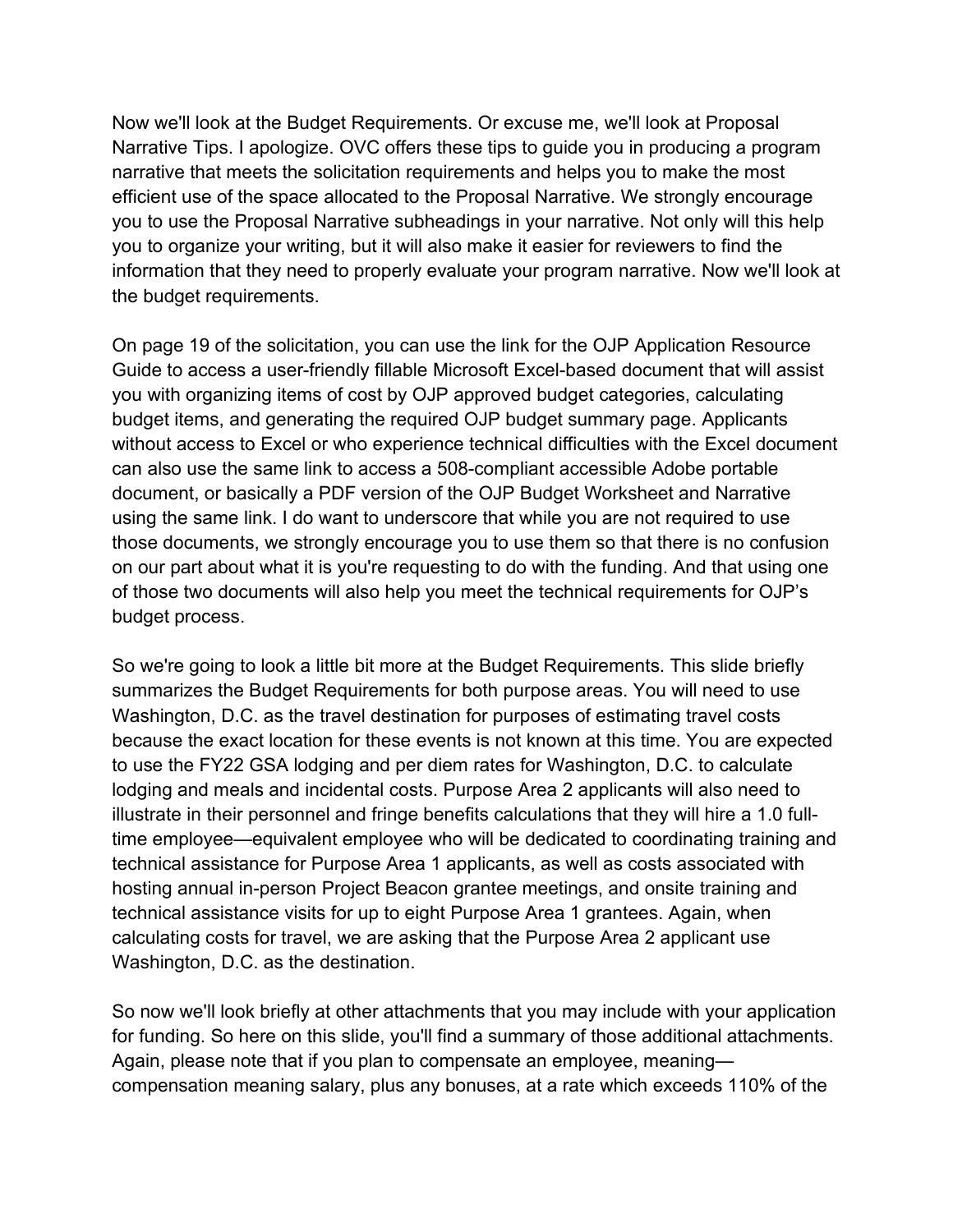request for a waiver of this restriction as part of your application for funding. Each of the documents here should be attached to your application for funding in JustGrants. maximum annual salary payable to a member of the Federal Government Senior Executive Service, you will need to provide additional information. You can use the information in the OJP Application Resource Guide to access the FY22 Senior Executive Service pay table. If applicable, again, you will be required to submit a

documents here should be attached to your application for funding in JustGrants.<br>Next, we'll take a look at the required standard forms that you submit—you must submit as part of your application. As detailed by this slide, most of the required forms that you form must submit can be completed online in either [Grants.gov](https://Grants.gov) or JustGrants. There is one exception. The financial management and systems of internal controlled questionnaire must be downloaded from the OJP website, completed and attached to your application for funding in JustGrants. You can access the form using the link for the OJP Grant Application Resource Guide next to the financial questionnaire heading on the application checklist on page 25 of the solicitation. That's the easiest way to find that

 disclosure form, most of your application content will be submitted in JustGrants. Your deadline in [Grants.gov](https://Grants.gov), which is roughly one or two weeks before the JustGrants JustGrants. It's okay to enter preliminary information in [Grants.gov.](https://Grants.gov) If you haven't fully deadline is May 31st, 2022 and the JustGrants deadline is June 6th, 2022. Next slide. Now we'll look at the Application Process. So keep in mind that you will have two application submission deadlines. One is for [Grants.gov](https://Grants.gov) and the other is for JustGrants. Aside from the SF-424 application for federal funding and the SF-LLL lobbying entity information is populated based on upon entries in the SAM.gov database and that is what is used in [Grants.gov.](https://Grants.gov) Each solicitation has an application submit—submission submission deadline. After this date, the solicitation is removed from [Grants.gov](https://Grants.gov) and no one will be able to initiate a new application for this solicitation. We highly recommend that you initiate your application in [Grants.gov](https://Grants.gov) at least 72 hours prior to the May 31st [Grants.gov](https://Grants.gov) deadline in order to provide you with enough time to correct any errors and make a resubmission if necessary. Once the application has been submitted and validated in [Grants.gov,](https://Grants.gov) it will be sent to JustGrants for completion. It may take several days for [Grants.gov](https://Grants.gov) to complete validations and release your application contents to determined your budget or project scope, you will be able to edit and update all of your entries in JustGrants. The JustGrants submission must include all the items that are required in the solicitation. So again—next slide please. The [Grants.gov](https://Grants.gov) submission

 register in [Grants.gov,](https://Grants.gov) however, make sure your system of award management or SAM.gov registration is up to date. Next slide. So the first step in the process is again, to apply in [Grants.gov.](https://Grants.gov) Before attempting to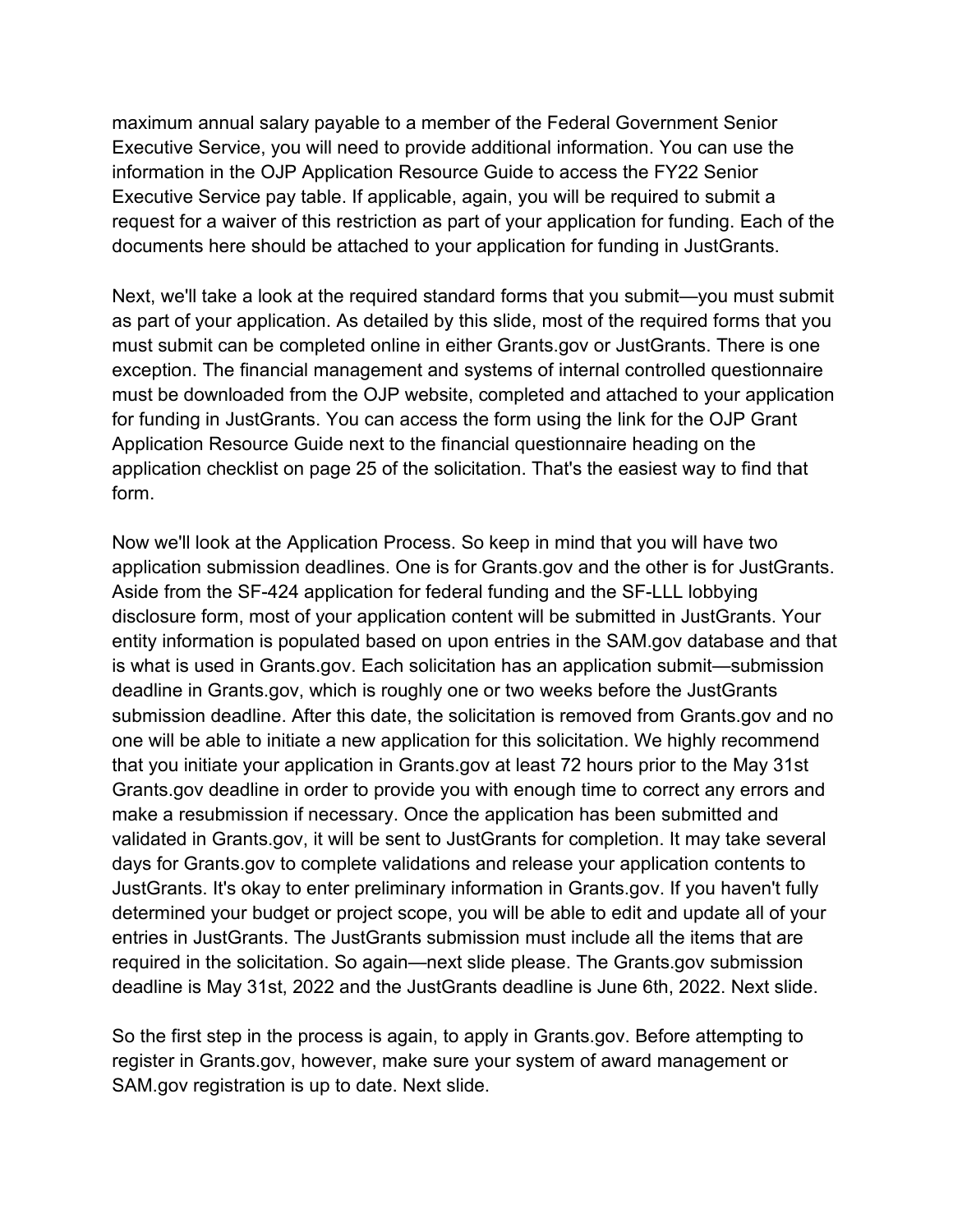To complete the second step of the process, you must apply in JustGrants. Once your difficulties with the application submission process. In order for your application to be JustGrants by the application submission deadline. Next slide. registration in [Grants.gov](https://Grants.gov) has been received and validated, you can proceed to the next step in submitting your application and all required attachments in JustGrants. Please contact the JustGrants Help Desk if you need assistance with resolving technical considered complete, you will need to attach all of the mandatory attachments in

 training on how to submit a grant application. It is going to be held next Wednesday, training includes any individual who will be serving in the application submitter role in for that event is can be found in this slide that we're looking at now. Next slide. On this slide, there is information about how you can participate in a live JustGrants April 27th, 2022 between 2:30 and 4:00 PM Eastern Time. You must register at the JustGrants website in order to participate in this live event. The target audience for this JustGrants, as well as anyone who is anticipated to serve as an Entity Administrator and/or authorized representative. This is the last scheduled date for this training, so please register ASAP if you're interested in participating. And again, the URL to register

 JustGrants. All this information can be found on the JustGrants website. The training submitted. You can access the training resources using the hyperlink in the title of this slide. Next slide, please. If you cannot make next Wednesday's live training, you can review the JustGrants elearning videos, a Job Aid Reference Guide, a DOJ Application Checklist, and other resources to learn more about how to successfully navigate the application process in resources also detail the mechanics of locating the application in—application in JustGrants, completing each of the application requirements, how to upload your attachments in JustGrants and confirm your application has been successfully

slide. Next slide, please.<br>Every applicant will receive an automated email notification from JustGrants on or before September 30th, which indicates that all of the applications submitted in response to the solicitation have been reviewed. The Entity Award Administrator is the individual who will receive an award notification in a separate automated email if your application is selected for funding. That email will include instructions on how to accept the award in JustGrants. If your application is not selected for funding, you will receive a letter from OVC along with a summary of comments from the application reviewers identifying how your proposal could be improved. As outlined here, your organization may receive other notifications about the status of your application, including changes in the application submission deadline, notice of successful transmission of your application from [Grants.gov](https://Grants.gov) or to JustGrants. Please note, if you log into JustGrants at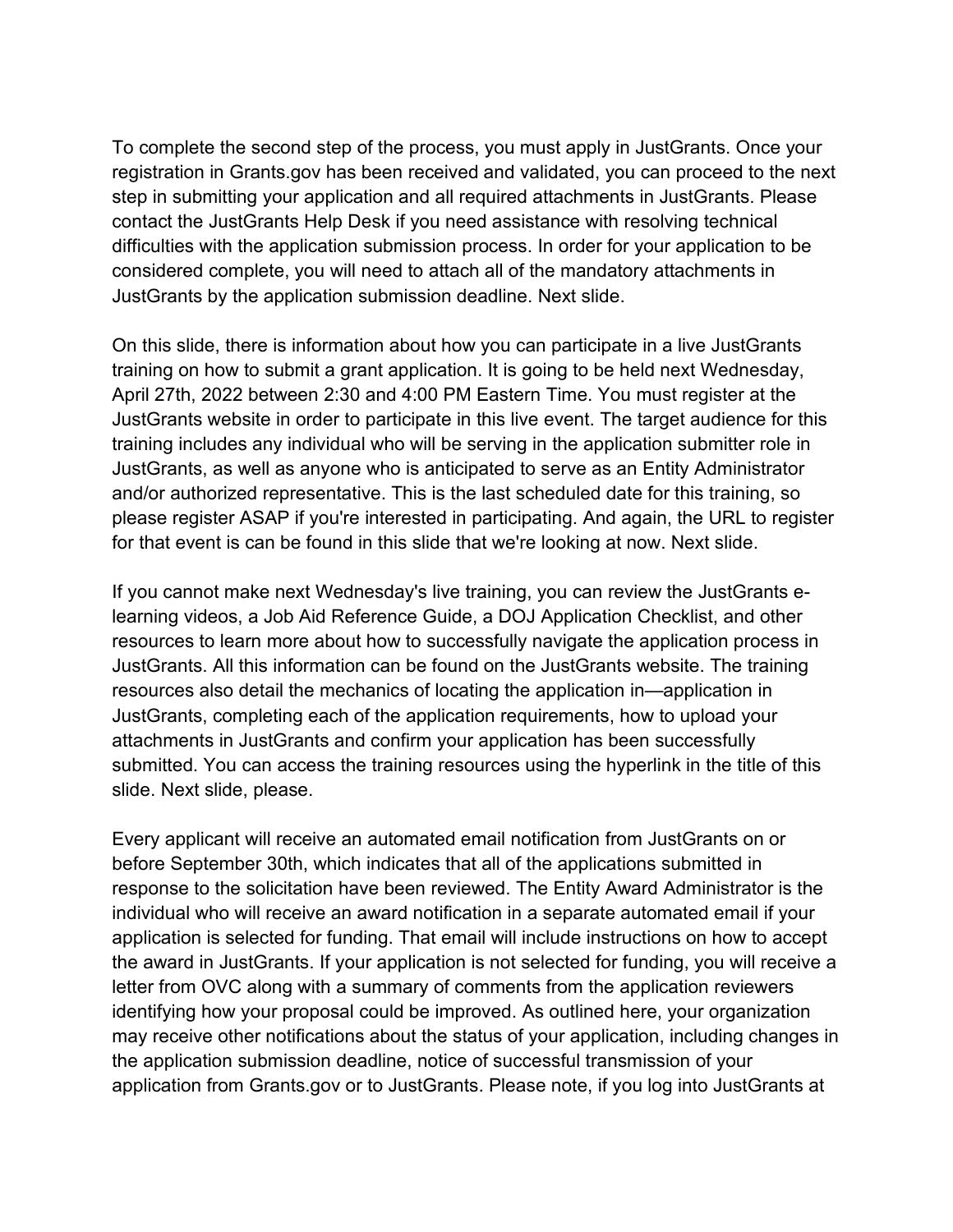message indicating the application is past due. But if your application status is message. the—after the application submission deadline has passed, you may see a banner submitted, it means that DOJ has received your application and you may disregard this

questions about the solicitation or grant program requirements. Next slide. Here's a list of the contact information that will be important to you as you prepare your application. Contact the [Grants.gov](https://Grants.gov) or JustGrants Help Desk as needed to resolve technical difficulties with either system. Contact the OJP Response Center with

 submission deadline, the applicant must document that it has encountered unforeseen whether the request has been approved or denied. Next slide. Next slide. In the event that you have unforeseen technical issues, in order for OJP to consider an applicant's request for a waiver to submit their application after the technical issues with either SAM.gov, [Grants.gov](https://Grants.gov) or [JustGrants.gov](https://JustGrants.gov). Keep in mind that simply missing key deadlines such as the [Grants.gov](https://Grants.gov) registration deadline will not be sufficient to demonstrate that the circumstances were beyond the applicant's control. The waiver must be submitted to the NCJRS Help Desk within 24 hours of the June 6th JustGrants submission deadline. It must include all the information outlined here in the bulleted list and on page 21 of the solicitation. OJP will review each request for late submission and the required supporting documentation and will notify the applicant

This slide includes resources that may be helpful or useful in helping you prepare and submit your application for funding. This concludes the formal presentation. Now I will answer your questions. And all right. I see just one question pending right now. "Will we be able to access these slides?" Daryl, I believe they will. Will they be posted on the OVC website, is that right?

DARYL FOX: That's correct. So, the PowerPoint, the transcript, and the recording for today will all be posted. There'll be a message sent to the registered list when that happens, so keep an eye out for that and be posting hopefully sometime next week.

 KIMBERLY WOODARD: Okay. Great. Thank you. Are there any other questions at this time reading this question. Okay. Better. "I'm struggling to obtain the Entity Registration talking a moment ago about unforeseen circumstances, a lot of that depends on your time? "I am struggling to obtain the Entity Registration and…"—okay, I'm having a hard and there is a notification that there is a delay in processing incidents, is there any way to find out when they will get to my incident to register on SAM.gov?" So that is a question that is best posed to the SAM.gov Help Desk. So what—if you have not done so already, definitely contact them and get a ticket number because again, when I was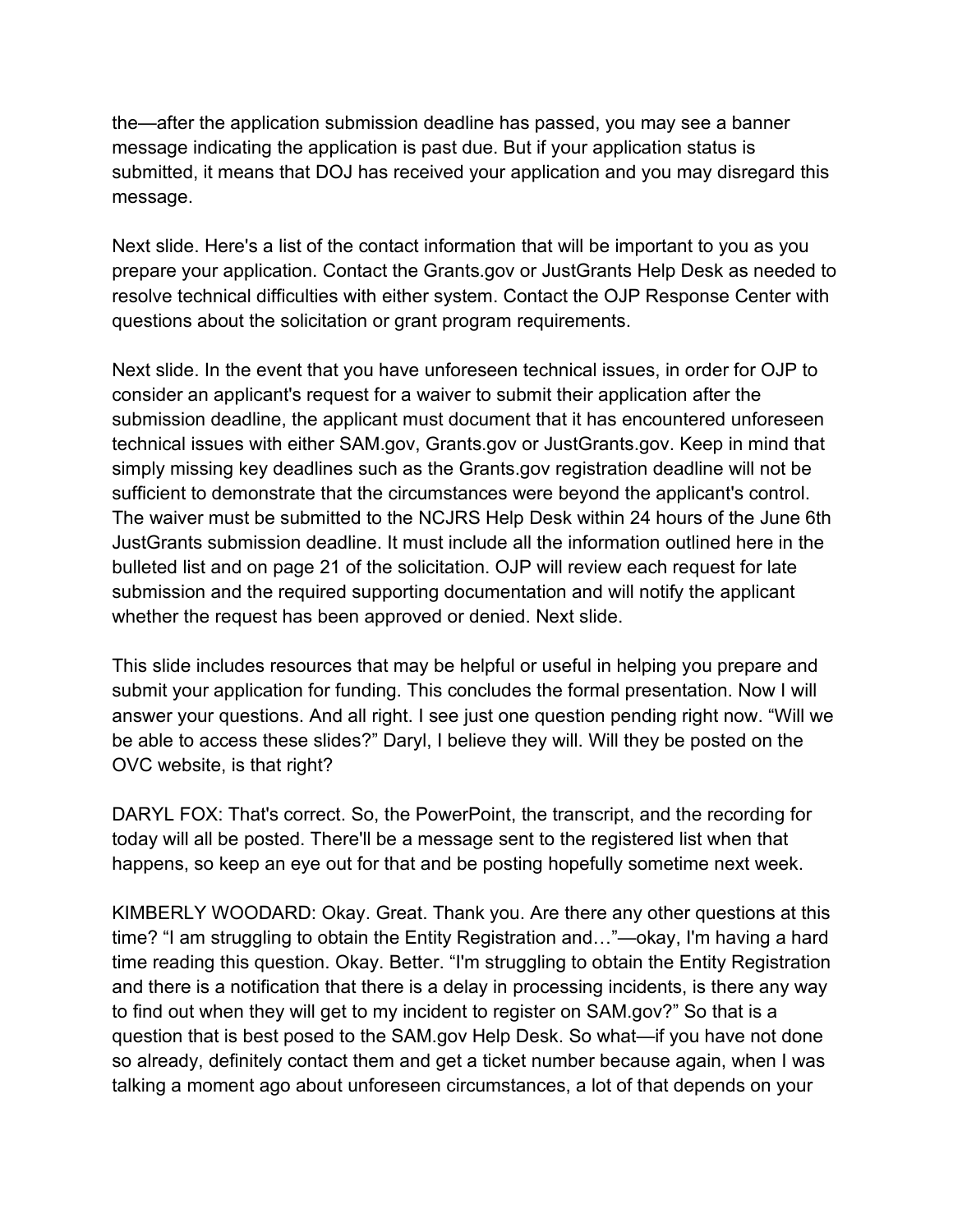Desk, get a ticket number and save the email. That's the documentation that we'll be looking for. ability to document that you have encountered technical difficulties and that you have attempted to resolve them in a timely manner. So, if you have a problem accessing anything in any of these systems, you're getting error messages, always call the Help

looking for.<br>Any other questions right now? "Are there any restrictions on how long an organization has existed in order to get this grant?" There are no explicit restrictions set forth in the if you are for example applying for Purpose Area 1 and you are a newer organization, organization is the first year." Okay. Got you. Purpose Area 1, yeah. So again, just solicitation. However, you know, again, we're looking at organizations that have a—and depending on that, for—I'm not sure which purpose area you're referring to. But for both purpose areas, we are looking for organizations who do have a track record of providing the type of programming that we are interested in supporting under this solicitation. So, we are again looking to see that you meet the technical requirements under this solicitation in terms of demonstrating a track record of developing innovative programs to meet an unmet need, or having a track record of providing victim services. "My looking to see that your organization, we would be looking to see that your organization meets the technical requirements under Purpose Area 1. Any other questions at this point?

DARYL FOX: Kimberly, one came in through the chat. Specifically, "Is there a list of current grantees available on the OVC website?"

under the section on coordination in the solicitation. KIMBERLY WOODARD: Yes. Again, if you—if you think—when I was talking about the coordination section of the solicitation, there is a link there that if you click on it, it will take you to a website that will show you existing OVC grantees who are working on human trafficking programming. There's also, I think, another link on there that will take you to an HHS website that has some information about HHS grantees who are working on human trafficking services. So, the best way to find that information is to use that link

Other questions or concerns that can be addressed right now? Keep in mind that if you think of questions later on, again, you want to submit those to OVC for a response at the NC—using the Technical Assistance and Programmatic Requirements contact the OJP Response Center, so the NCJRS Response Center. The slide that Daryl has gone back to has the 800 number that you can call or—and/or the email address where you can submit your question in writing, if that's what you prefer to do. If there are no further questions at this time, then we can go ahead and wrap things up. I do want to thank you again on behalf of OVC for participating in today's meeting. And again, if you have